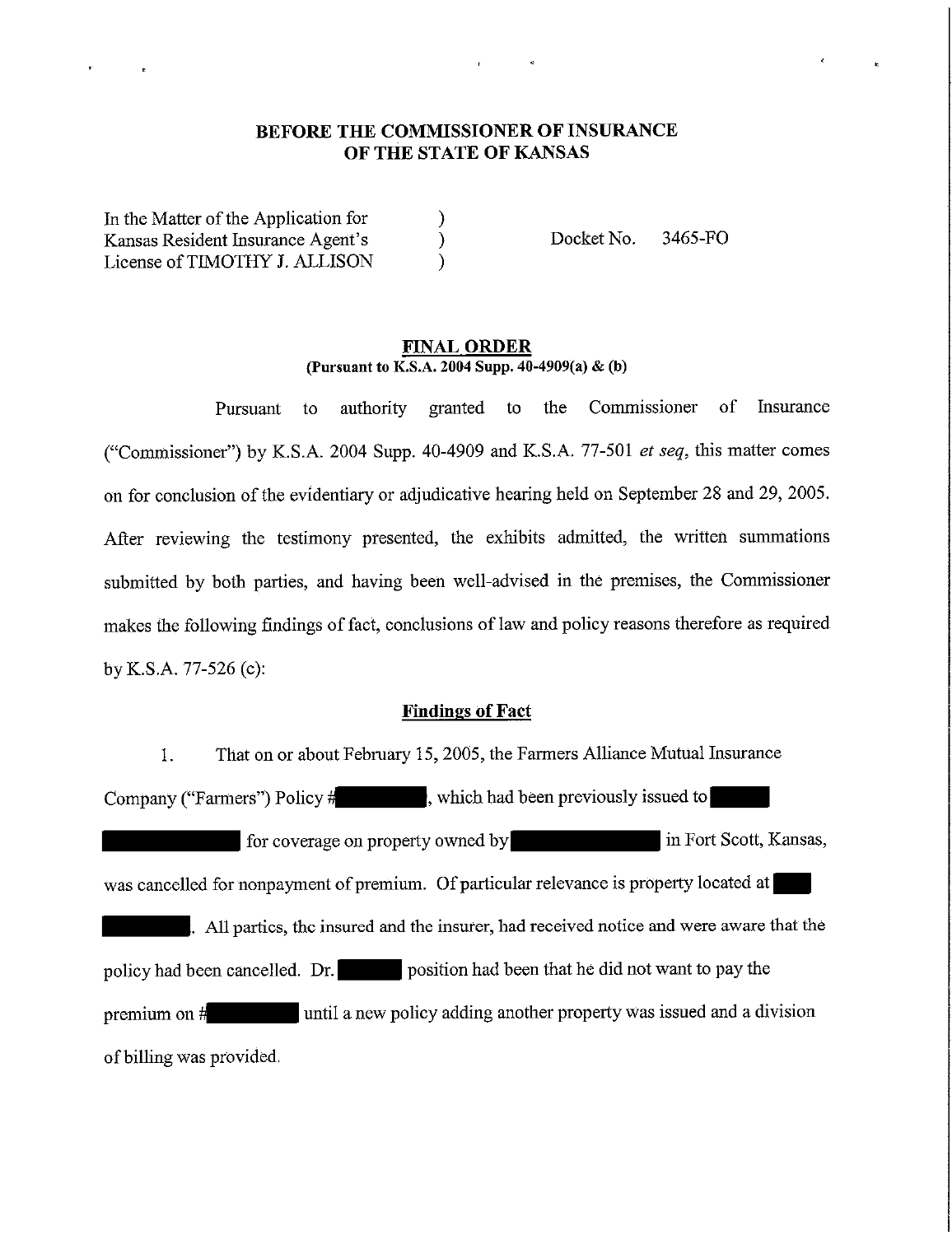2. That on or about March  $7 - 8$ , 2005, Timothy J. Allison (Respondent), an agent with the Gross Insurance, Co., had communications with Farmers and based upon those commuuications, there was no doubt that the offer of coverage had been extended to all of Dr.

properties in question pending the issuance of a new policy.

3. In the early afternoon of March 11, 2005 a fire broke out on Main Street in historic downtown Fort. Scott, adjacent to 15 S. Main Street.

4. That after the fire began, Dr. and another insured, came to the Respondent and asked him if they were "covered," i.e., whether or not their insurance polices were in force. The Respondent answered in the affirmative.

5. Subsequently, the Respondent contacted Farmers' underwriter, Carol Neimeyer, in McPherson, Kansas to confirm the coverage on Dr. Parsons' properties, particularly on 15 S. Main Street, and that the Respondent purposefully did not tell Ms. Niemeyer of the imminent risk of the fire to Dr. Parsons' property when inquiring about the coverage.

6. At some point following Respondent's telephone call to Ms. Niemeyer, Dr.

walked into the Gross Insurance Agency in historic downtown Fort Scott with a check for the premium owed on the lapsed policy. Respondent was present when the came in.

7. That the Respondent backdated Dr. check to show that it had been written on March 10, 2005, the day before the fire in downtown Fort Scott. The Respondent did so to eliminate any questions as to potential claims or investigations.

8. In the weeks before the fire, the owner of the Gross Insurance Agency, John Gross, personally inquired of the Respondent about the Parsons file and the status of the insurance policy.

2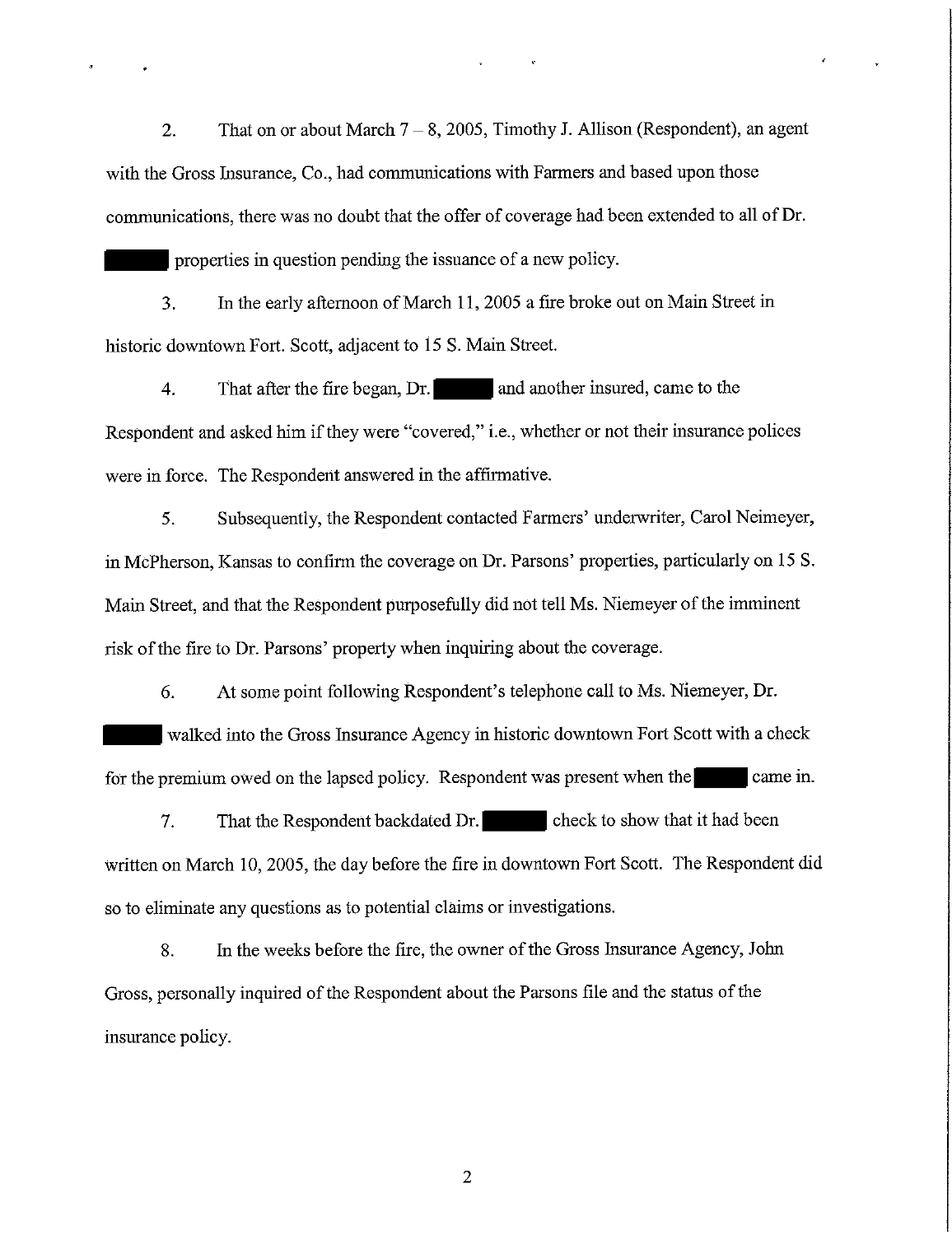9. Early on the morning of March 14, 2005 the Respondent telephoned Ms. Niemeyer to make a loss claim on damage to 15 S. Main Street as a result of the fire. At that time, he also informed her that he was in possession of the premium owing on that property.

10. During an investigation into the loss claim on 15 S. Main Street that followed, Dr. and the Respondent lied to the Farmers investigator about the circumstances surrounding the receipt of Dr. **premium check.** It was only after Dr. **provides** subsequently changed his story did the Respondent tell the truth about backdating the premium check to the day before the fired occurred.

11. That failing to provide the Farmers underwriter with all of the pertinent information in order to secure a commitment to bind coverage on Dr. constitutes fraud, which is actionable against the Respondent's insurance license.

12. Backdating Dr. premium check constitutes conduct that is actionable against the Respondent's insurance license.

13. Lying to the Farmers investigator constitutes conduct that is actionable against the Respondent's insurance license.

14. Creating a circumstance wherein it is in the Respondent's best interests for a client to lie to an insurance company for which he is an independent agent constitutes conduct that is actionable against the Respondent's insurance license and is against the public interest of the general operation of insurance in this State.

## **Applicable Law**

15. K.S.A. 2004 Supp. 40-4909(a) provides, in relevant part:

"The commissioner may deny, suspend, revoke or refuse renewal of any license issued under this act if the commissioner finds that the applicant or license holder has: 8) Used any fraudulent, coercive, or dishonest practice, or demonstrated any

3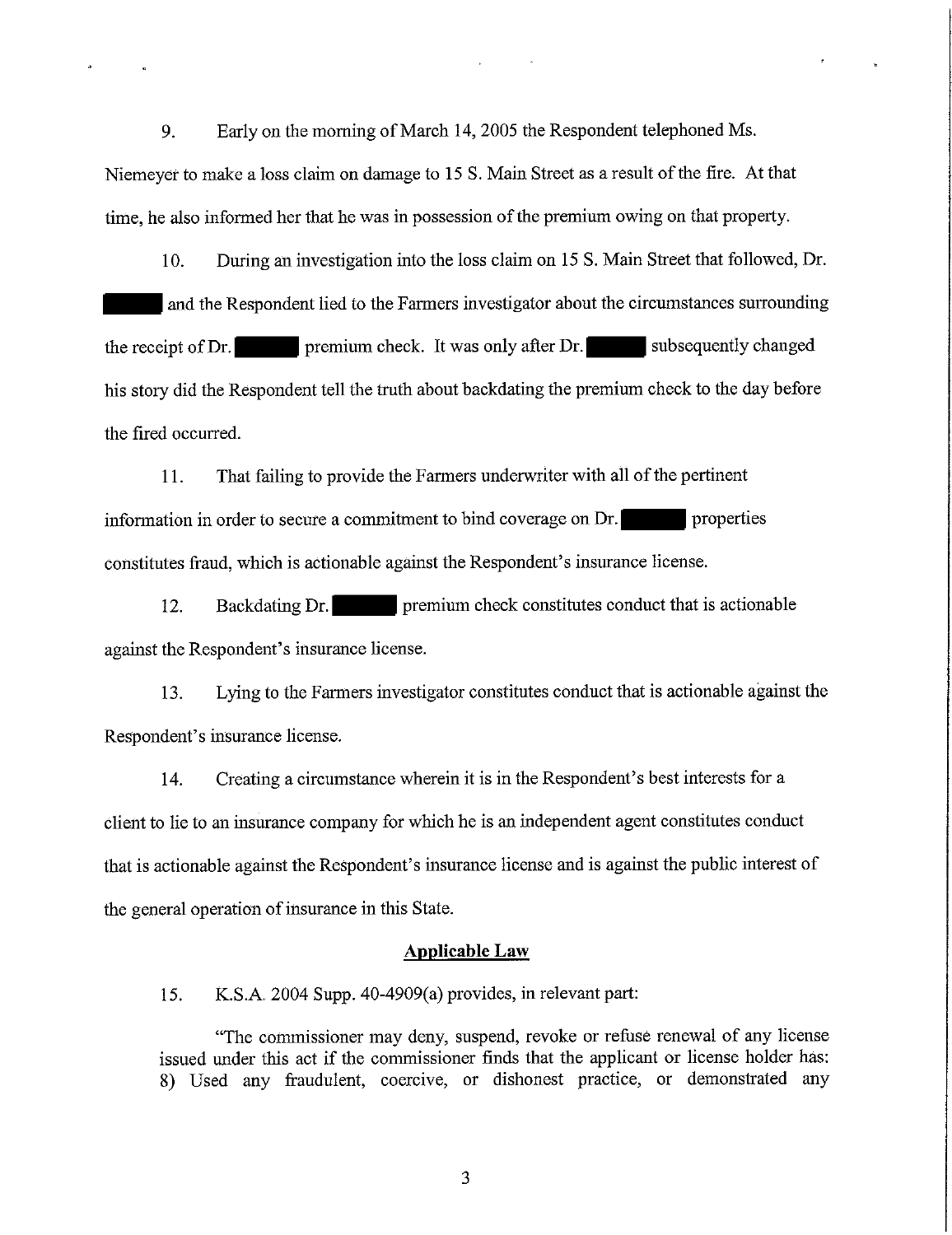incompetence, untrustworthiness or financial irresponsibility in the conduct of business in this state or elsewhere...."  $K.S.A. 2004$  Supp.  $40-4909(a)$ .

16. K.S.A. 2004 Supp. 40-4909(b) provides:

"In addition, the commissioner may suspend, revoke or refuse renewal of any license issued under this act if the commissioner finds that the interests of the insurer or the insurable interests of the public are not properly served under such license." K.S.A. 2004 Supp. 40-4909(b).

#### **Conclusions of Law and Policy Reasons**

17. The Commissioner has jurisdiction over Allison as well as the subject matter of this proceeding, and such proceeding is held in the public interest.

18. The Commissioner finds that at the very least, the Respondent's conduct in this matter indicates a lack of judgment and a questionable regard for the truth.

19. The Commissioner finds that, while the evidence presented by KID is sufficient to prove fraud on the Respondent's part, it is unnecessary to do so in seeking a revocation pursuant to K.S.A. 40-4909(a)

20. The Commissioner finds that good cause exists to revoke the Respondent's insurance license in that his conduct constitutes a fraudulent or dishonest practice and demonstrates untrustworthiness and financial irresponsibility in the conduct of business. pursuant to K.S.A. 2004 Supp. 40-4909(a)(8).

21. The Commissioner further finds that Allison's license should be revoked because the interests of the insurer or the insurable interests of the public are not properly served under such license pursuant to K.S.A. 2004 Supp. 40-4909(b).

# **IT IS THEREFORE ORDERED BY THE COMMISSIONER OF INSURANCE**

**THAT** the Kansas resident insurance agent's license of Timothy J. Allison is hereby **REVOKED.** Further, the Respondent is assessed costs in this matter pursuant to K.S.A. 40-

4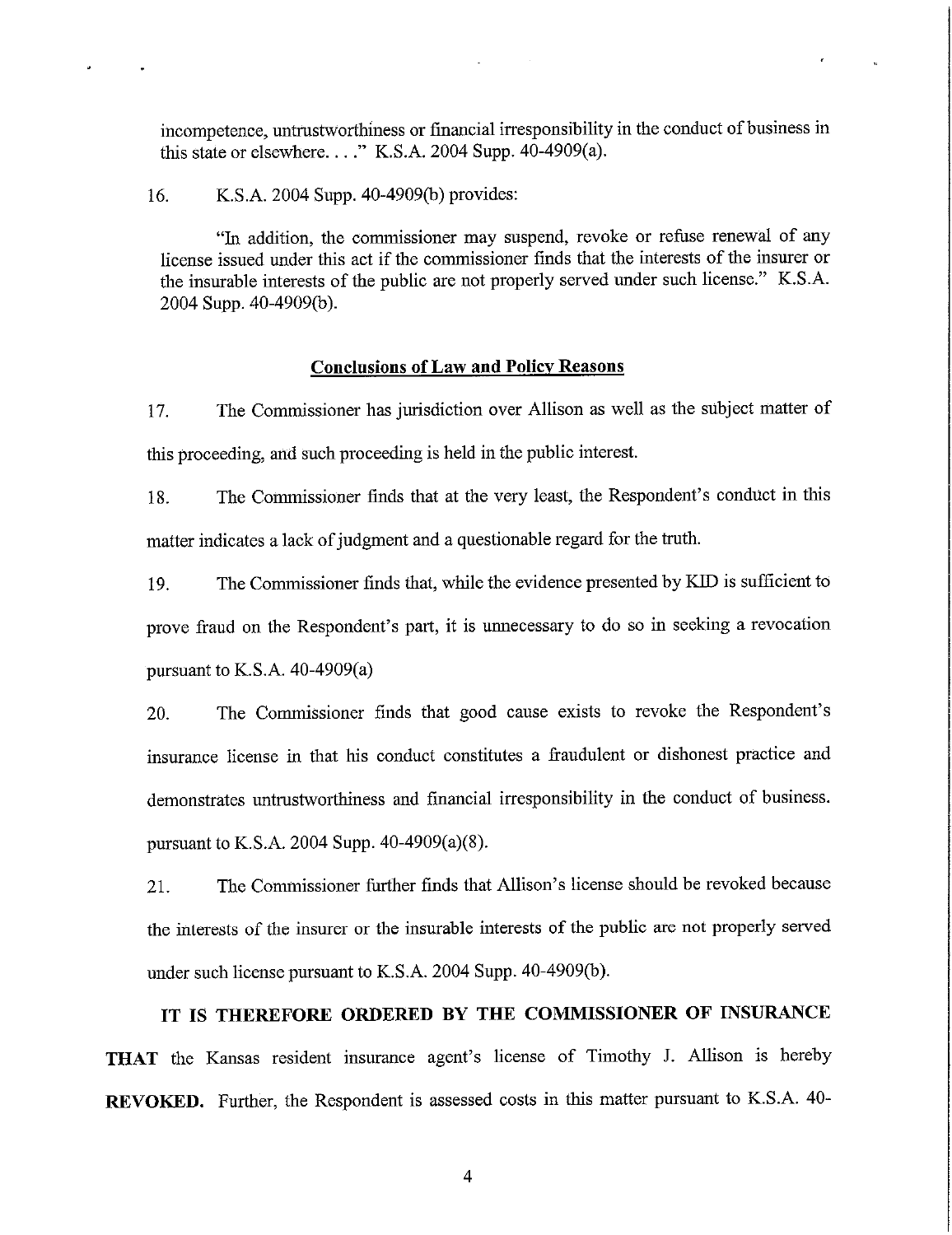4909(f), including witness fees, mileage allowances, any costs associated with the reproduction of documents that become part of the hearing record, and the expense of making a record of the hearing.

## **Notice of Final Agency Action and Judicial Review**

The issuance of this Final Order constitutes fmal agency action in this matter. Accordingly, all administrative remedies available to the Petitioner are hereby deemed exhausted, and the filing of a petition for reconsideration is not a prerequisite for judicial review.

The Petitioner may, within thirty (30) days of service of this Final Order, file a petition for judicial review in the appropriate court, as provided for by K.S.A. 77-613. In the event the Petitioner files a petition for judicial review, the agency officer to be served on behalf of the Kansas Insurance Department is: John W. Campbell, General Counsel, Kansas Insurance department, 420 S.W. 9<sup>th</sup> Street, Topeka, KS 66612-1678.

IT IS SO ORDERED THIS  $\frac{\partial 84}{\partial 4}$  DAY OF  $\frac{4}{\sqrt{}}$  obtainable

**2005, IN THE CITY OF TOPEKA, COUNTY OF SHAWNEE, STATE OF KANSAS.** 



M Tamlinson

bert M. Tomlinson sistant Commissioner of Insurance Presiding Officer